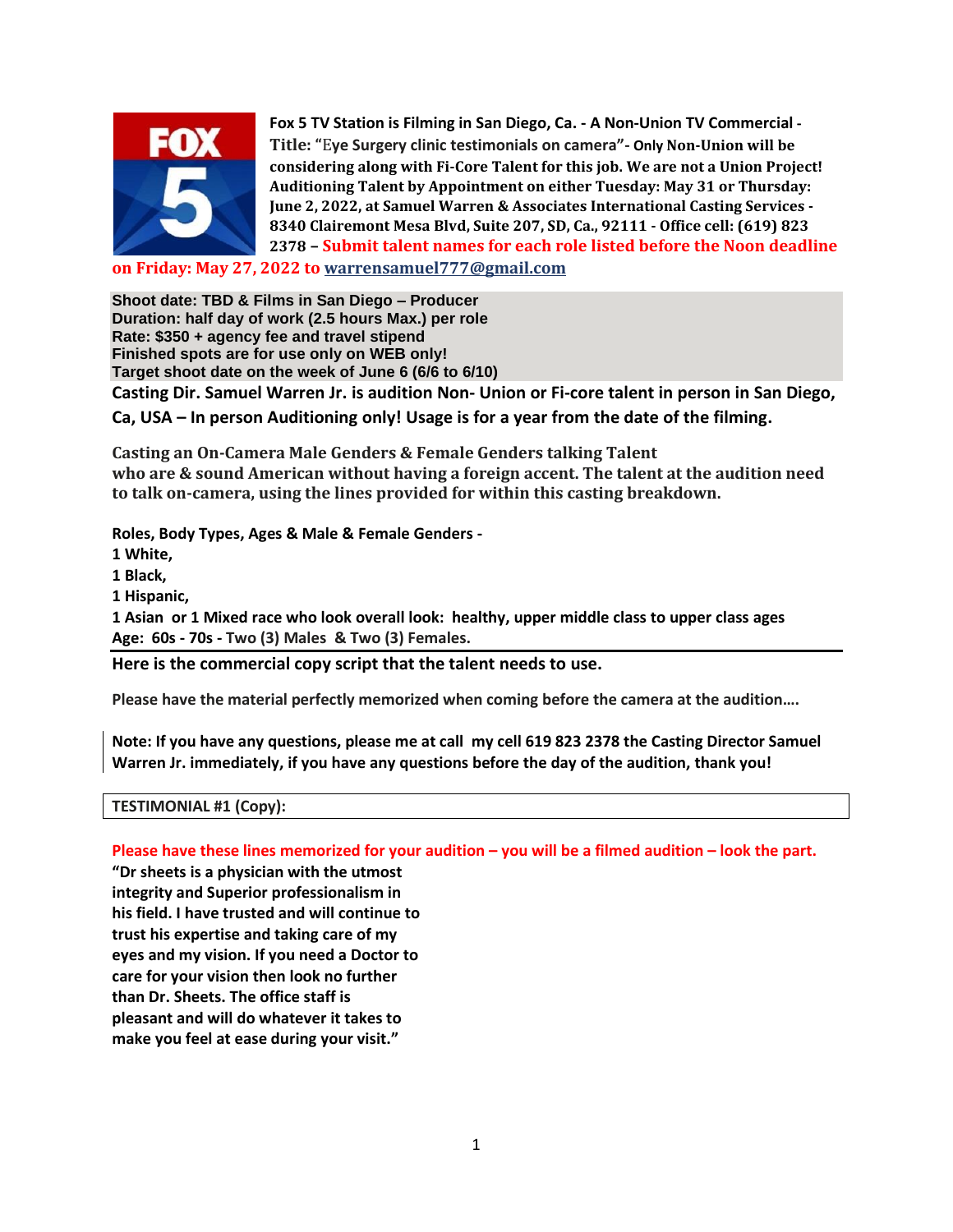**Here are Photo Types but we are not limited to these looks. Note, ages, looks & variety for the client!**